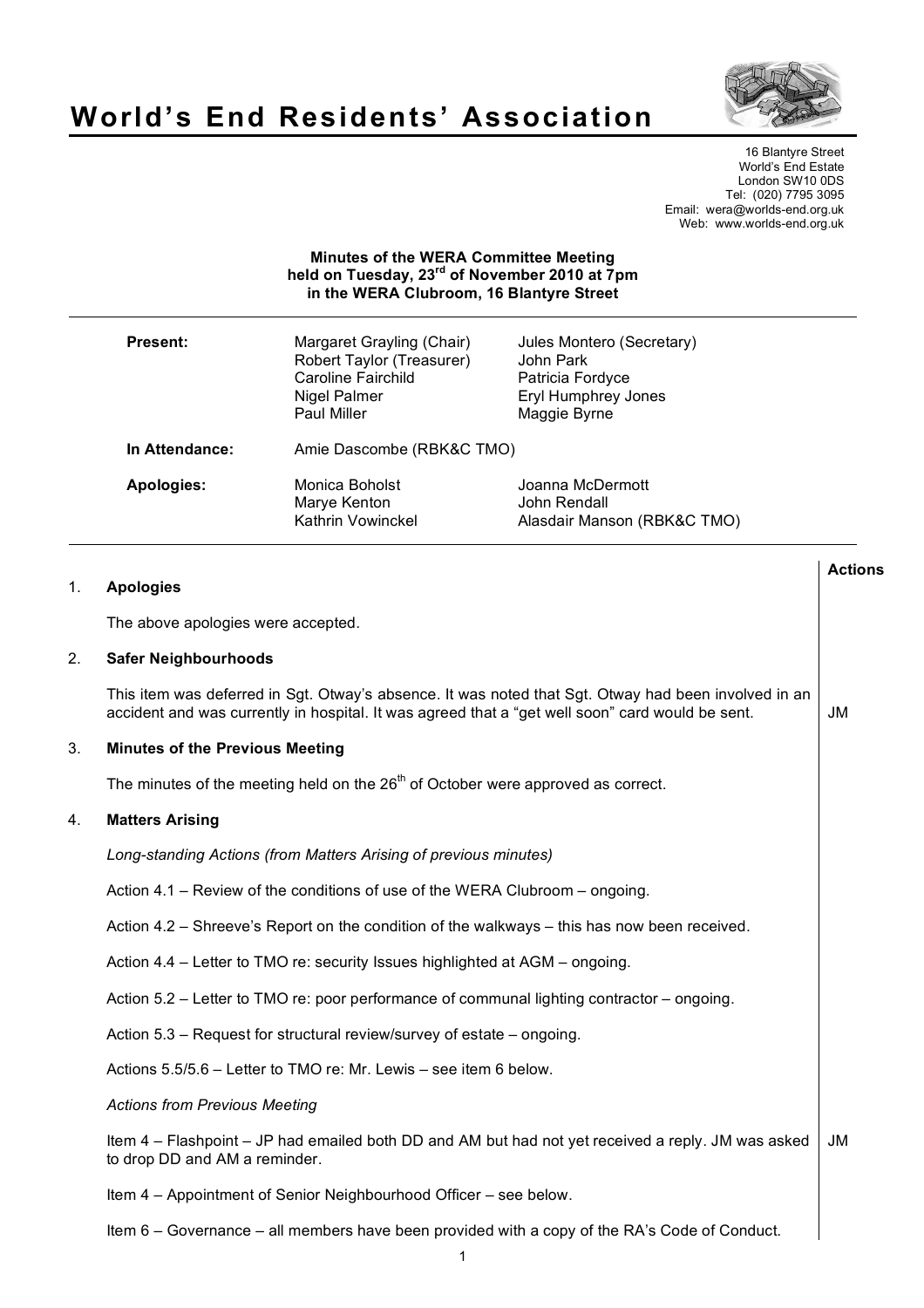Item 7 (various) – Fire Safety / Artex – see item 5 below.

- Item 7 Cremorne Gardens see item 6 below.
- Item 7 Schedule of WERA meetings in 2011 has been provided to all Committee members.
- Item 7 Christmas Event see item 6 below.
- Item 8 Requests for use of WERA Clubroom JM had notified both groups accordingly.
- Item 8 Liaison Officer's Report see item 7 below.

Item 10 – Leak in Blantyre Tower – JM had reported this repair to the TMO's customer service centre.

## 5. **Housing Management**

### *Neighbourhood Management*

AD noted that JH remained the Senior Neighbourhood Officer for the and would remain in post until the end of the week. AD stated that the TMO would be recruiting for a permanent replacement in January; that Tim Huntley would take on the role in the interim. AD also noted that she was interviewing six candidates to fill the post temporarily. PM queried the responsibilities of the Neighbourhood Officer. AD provided the meeting with a summary of the Officer's responsibilities.

### *Blantyre Street Office*

AD stated that the Blantyre Office planning application had gone in but noted that she would not expect anything significant to happen before the New Year.

### *Estate Inspection*

AD stated that all the repair orders arising from the last estate inspection had been raised. MG noted that Donal Dailey (TMO Surveyor) had suggested replacing the lift lobby notice-boards. MG had asked him not to proceed as it was unnecessary although it was noted that some notice-boards did require some very minor repairs (missing screws etc). AD noted that the TMO notice-boards that had previously contained estate maps were to be repaired or replaced and have new maps fitted.

### *Fire Safety*

PM noted that an estate inspection he had arranged with Adrian Bowman with regards to fire safety had eventually been cancelled at the last minute. A discussion ensued as to the Neighbourhood Officer's responsibilities with regards to health and safety issues and fire safety in particular. AD noted that whilst this was not the strict responsibility of the Neighbourhood Officer, that they would be expected to report any issues to the relevant TMO staff for resolution.

PM stated that the responses he had received from some TMO staff contained untrue statements. PM read out several e-mail responses he had received which contained false or misleading statements. PM also noted that he had been told that Dartrey Tower had been inspected and that no fire safety issues had been identified. PM noted that MBy and he had walked down the stairs of Dartrey Tower and identified numerous issues with the block's fire doors. PM stated that members of TMO staff concerned were being intentionally misleading and/or negligent. Other Committee members agreed. PM stated that he believed that the TMO was not taking repeated warnings in relation to the estate's fire doors, and fire safety on the estate in general, seriously. PM also noted that Adrian Bowman had tried to "pass the buck" in relation to the suitability of the door closers being used on the fire doors by suggestion that it was a "repair issue" rather than a fire safety issue. The Committee considered such behaviour irresponsible and negligent. It was suggested that WERA invite Adrian Bowman to an estate inspection. AD agreed to liaise with JM/PM and organise an estate inspection.

EHJ noted that the estate caretakers had previously dealt with fire doors in need of easing or adjusting, but that this now resulted in a call out to a repairs contractor, at significant cost to the TMO and which often also resulted in poor workmanship (i.e. the door closers were not correctly adjusted).

### *Artex / Asbestos*

PM reminded the Committee of the outstanding issue with regards to the asbestos content of Artex ceilings on the estate. PM described the content of recent correspondence with regards to this issue.

AD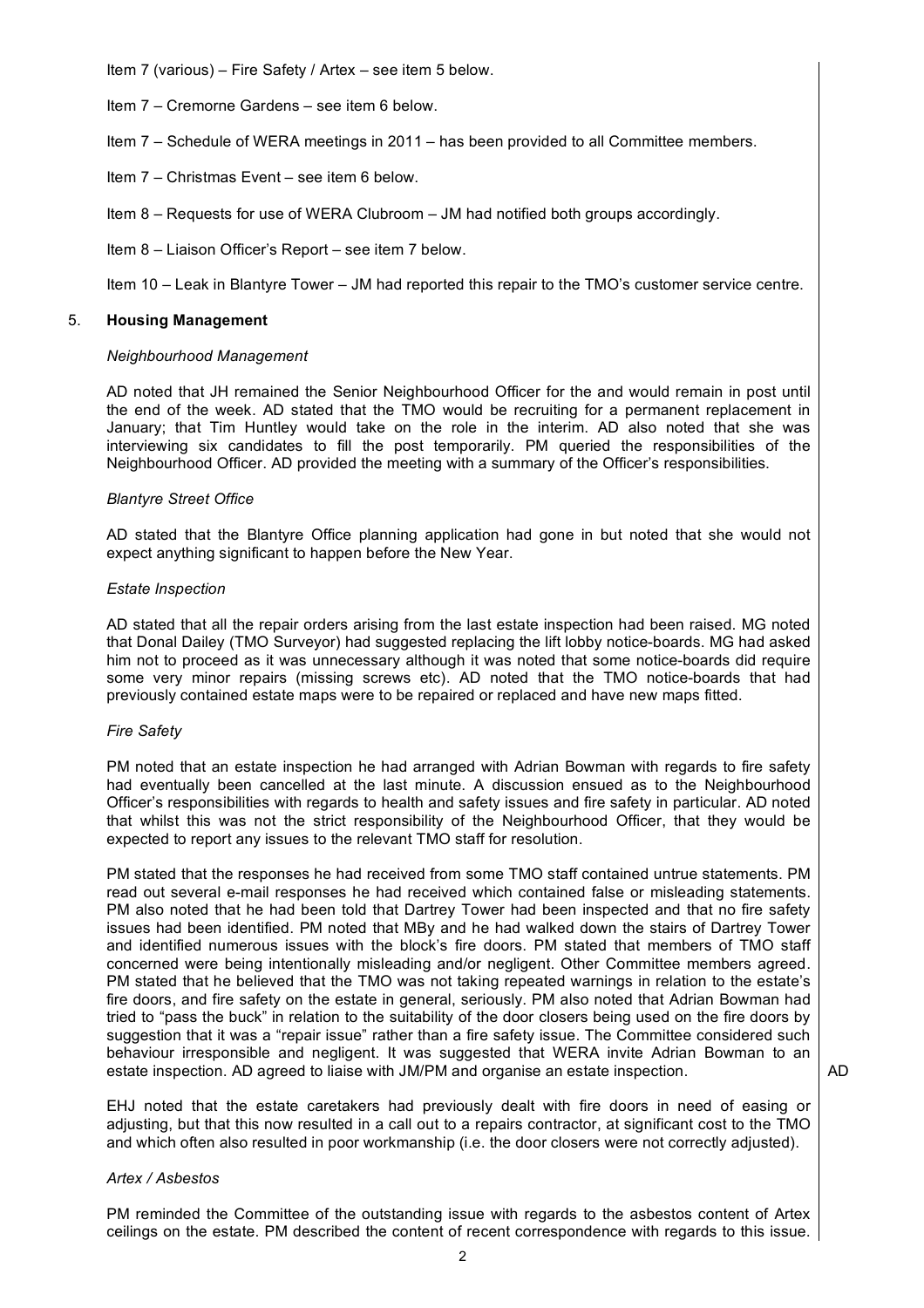NP noted that he had similar correspondence in regards to the Artex in the estate's flats. NP noted that he believed that the claims being made in relation to the Artex were false. NP suggested that the RA commission an independent report on the safety/condition of the Artex. PM noted that the TMO had advised him that the asbestos in the Artex was "very low risk" as it had less than 2% asbestos content. PM noted that Artex themselves had indicated that the asbestos content of pre-1985 Artex was approximately ~4%. NP asked whether he could identify a suitable contractor to check the asbestos content on behalf of the RA. This was approved.

NP

EHJ asked when the TMO had previously given a written guarantee in relation to the asbestos content of the Artex. JM stated that it was in 2003 (he had recently distributed it to everyone). EHJ stated that she believed that given this written assurance any work to remove asbestos should not be recharged to the estate's leaseholders.

#### *Walkways*

EHJ asked whether a copy of the Shreeve's report on the condition of the walkways has been received. JM stated that it had and that it was now available from the reading tray.

#### *Car Park*

EHJ noted considerable disruption as a result of works in the resident's car park. EHJ noted that car park users had not been notified of the works, or of the impact on cars stored in the car park, many of which were now covered in dust. EHJ noted that she had arranged for some cars to be cleaned, but that this had been done independently of the TMO. EHJ felt that the TMO's parking department had, once again, not looked after the interests of car park users.

#### *TMO Questionnaire / Survey*

PM noted that he had been visited by a member of staff in relation to the recent "TMO in touch" questionnaire/survey. It was noted that TMO staff were only visiting residents during the day and were thus likely to miss those residents not at home during office hours, such as those working. EHJ also noted that the questionnaire was clearly not anonymous despite assurances to the contrary.

Several members stated that they felt that some of the questions were either inappropriate or very poorly worded. AD noted that there was a statutory requirement to ask certain questions and that the format of the questions was prescribed. AD did note however that a decision had been taken for TMO staff not to ask certain question when door-knocking. Committee members noted that this was probably because staff members were well aware that the questions were inappropriate. JM noted that there had been discussions about the contents of previous surveys at the TMO Board, but that the outcome of these discussions had clearly been ignored as they had not had any obvious impact on subsequent surveys.

Several Committee members asked to know what the response rate of the survey was, noting that the TMO had inferred far too much from previously surveys with low response rates. AD noted that statistics would be produced and published shortly after the survey had been completed.

## *Other Issues*

MG noted ongoing issues around Mr. Lewis. AD stated she would not discuss the case of an individual resident at the meeting.

It was noted that signs had been put up instructing residents to remove any property from the service cupboards on the tower landings.

AD confirmed that both caretakers were now back on duty (Steve had been away for a week having been temporarily assigned to a different estate).

MG queried the installation of a CCTV camera outside the tunnel. AD confirmed that the CCTV camera could be viewed from both the concierge and the Blantyre Centre. MG then asked AD to check the footage from the camera in relation to an incident of fly-tipping outside the tunnel. MG asked whether extracting footage required external staff. AD indicated that the extraction of footage for evidential purposes required third-party staff (at cost to the TMO) to provide an assurance that the footage had not been tampered with. AD noted that the CCTV system this camera was a part of stored approximately 3 weeks of footage.

AD

MBy noted that someone was once again parking outside the entrance to Whistler Tower. MG asked